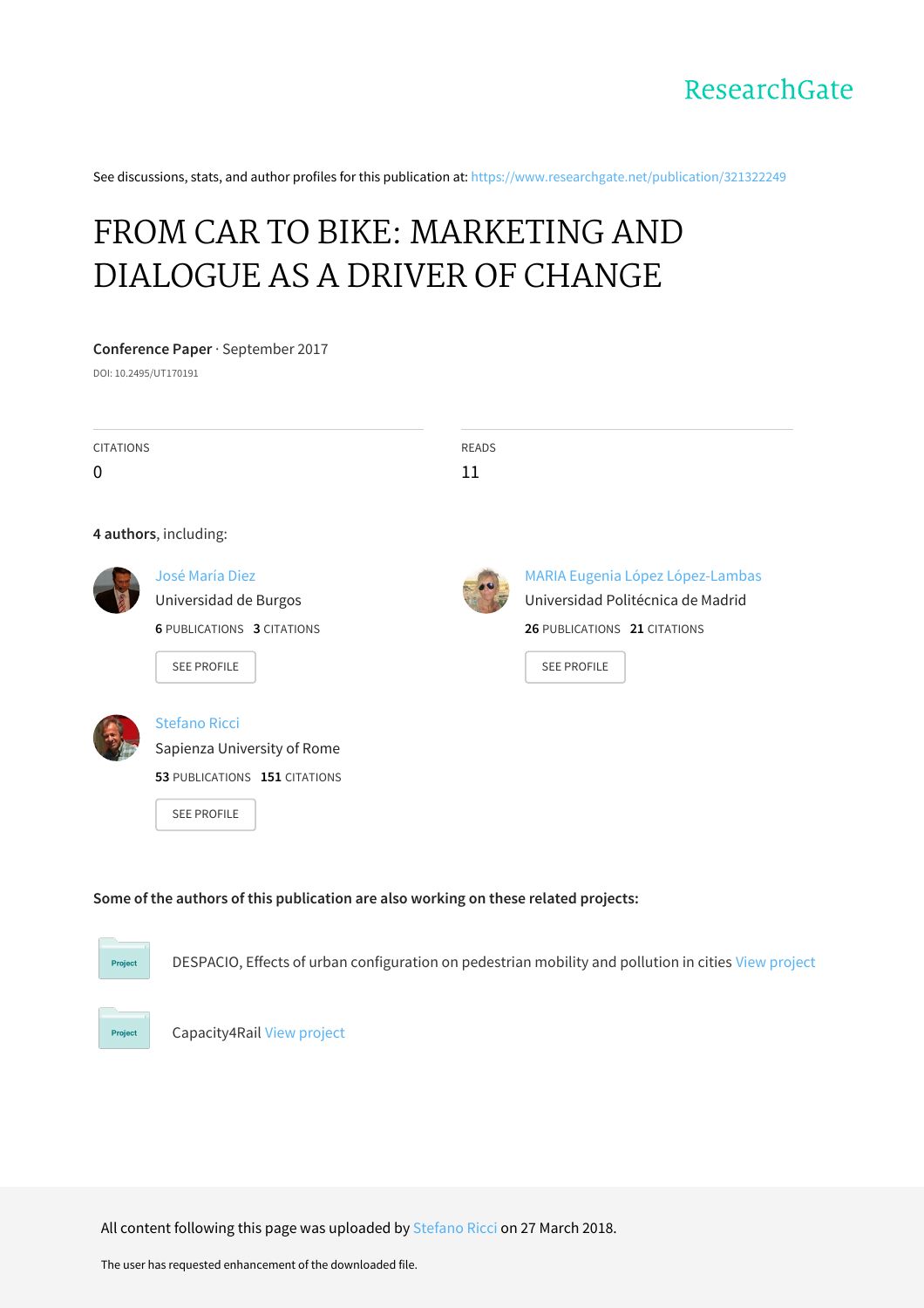# FROM CAR TO BIKE: MARKETING AND DIALOGUE AS A DRIVER OF CHANGE

ANDRES GARCIA MARTINEZ<sup>1</sup>, JOSE DIEZ<sup>2</sup>, MARIA EUGENIA LOPEZ LAMBAS<sup>1</sup> & STEFANO RICCI<sup>3</sup> <sup>1</sup>Universidad Politécnica de Madrid, Transport Research Center, TRANSyT, Spain <sup>2</sup>Universidad de Burgos, Dpto, Ingeniería Civil, Spain Universidad de Burgos, Dpto, Ingeniería Civil, Spain 3 <sup>3</sup>Sapienza Università di Roma – DICEA, Italy

#### ABSTRACT

The Paris Climate Agreement has sent a key message to the international community regarding the need to increase efforts to move towards a low-carbon economy and help slow climate change, while underpinning global long-term economic growth and sustainable development. COP 21 recognizes the social, economic and environmental value of voluntary mitigation actions and their co-benefits for adaptation, health and sustainable development. In this framework, the PTP Cycle project, running from 2013 to 2016 and funded by the European Commission through the Intelligent Energy Europe program, introduces a non-market approach through voluntary participation in the adoption of sustainable transport modes such as cycling, based on marketing to potential customers through Personalized Travel Plans. The medium-sized city of Burgos (Spain) and the cities of Ljubljana, Riga, Antwerp and London (boroughs of Haringey and Greenwich) developed a new policy instrument (Personalized Travel Plans) in order to increase bike patronage. Beyond potential savings of CO2, the results show that PTP as a form of Active Mobility Consultancy is a suitable instrument to influence modal shift to public transport, walking and cycling, and to address the challenges of climate change, while fostering sustainable transportation by changing mobility behaviour. These results, matching with the state-ofthe-art of studies and pilot applications in other countries, allows deriving differentiated results for medium-size and large urban areas.

*Keywords: personalized travel plans, marketing, behaviours change, public transport, cycles.* 

#### 1 INTRODUCTION

According to worldwide estimations [1], about two thirds of final energy demand is linked to urban consumption, and up to 70% of CO2 emissions are generated in cities due to their greater use of fossil fuels (mostly for transport and housing). This scenario is strengthened when congestion occurs, leading to lower average speeds and affecting greenhouse gas (GHG) emissions per kilometre [2]. In the case of Spain, congestion continues to be a major problem, as about 5% of the network suffers delays of over 10 seconds per kilometre [3].

 Skinner et al. [4] studied policy instruments to reduce GHG emissions, among other aims, with the primary purpose of reducing congestion. One of their findings concerned information to raise awareness and encourage behavioural change. They recommended introducing eco-driving for individuals and organizations, developing new technologies in the fields of transport and demand management, and providing attractive and accessible infrastructure. This approach, focused on private cars, has been widely accepted worldwide [5], [6].

 Nevertheless, in the last few years many efforts have focused on a new policy instrument: behavioural change in transport through Personalized Travel Planning (PTP) [7]. This instrument is a form of Active Mobility Consultancy (AMC) and is a "soft" measure, as opposed to "hard" measures such as improving existing infrastructure. Whereas AMC is a form of direct marketing in which citizens are directly approached to inform them of the sustainable travel options available [8], PTP is a consolidated method that enables people to think about the way they currently travel, and provides them with the information, advice and motivation to walk, cycle and use public transport more often. In other words, PTP is about

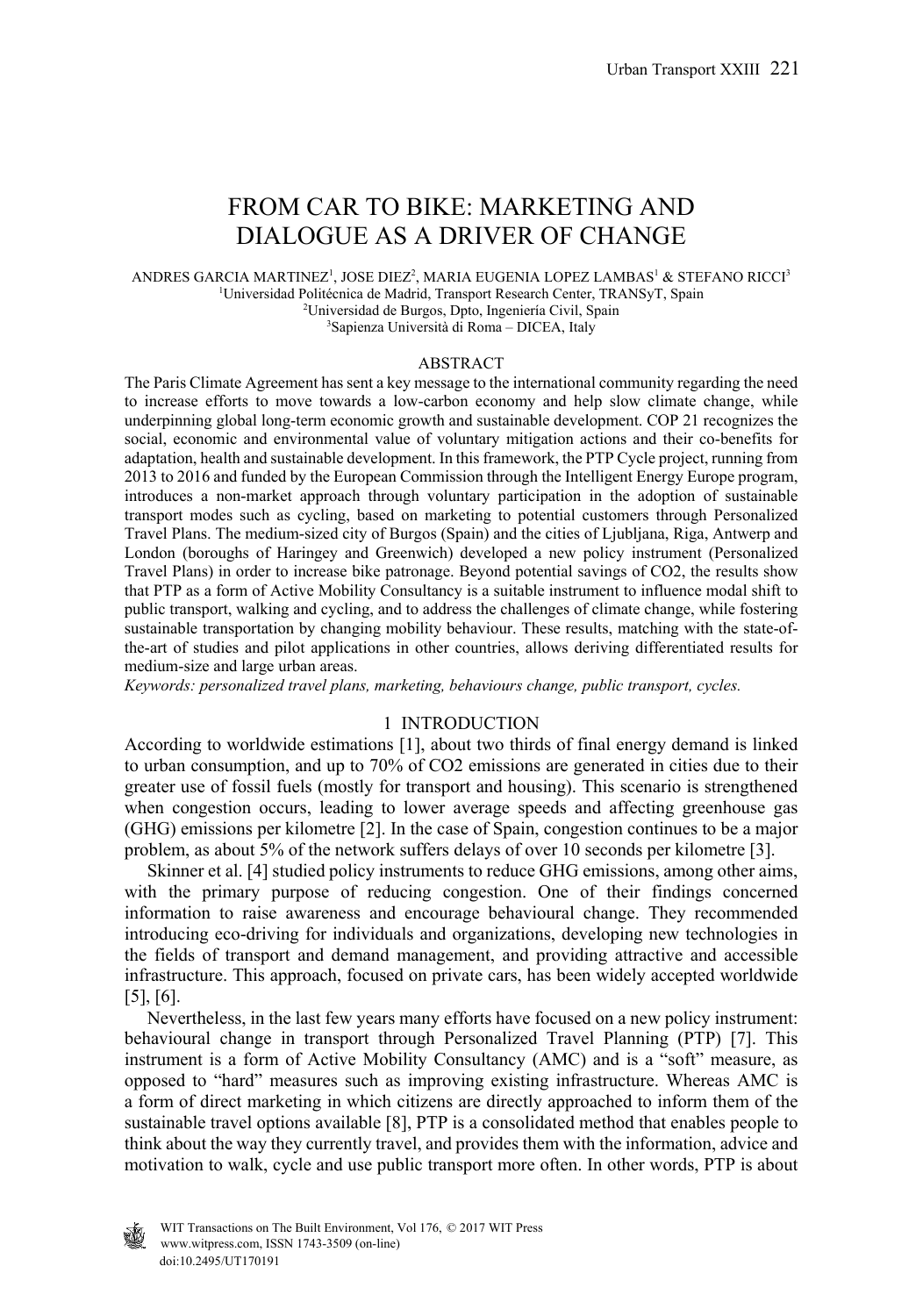breaking down subjective barriers to using sustainable transport and providing attractive and reliable information on the alternatives.

 This paper includes the overall results from the PTP-Cycle project. First, there is a brief summary of the project objectives, along with a review of the literature on evaluating behavioural change in transport (Section 2). Section 3 describes the case study of Burgos, and Section 4 contains the analysis of the results. The last section proposes some conclusions and Policy recommendations.

#### 2 PTP-CYCLE PROJECT

PTP-Cycle is a project that takes a holistic approach to delivering PTP by considering its development and application in different settings, namely place of residence, workplace and university. Although recognized in some countries, PTP is not yet common practice across Europe. PTP-Cycle aims to demonstrate that PTP activities are transferable and can be implemented in many different places and adopted by a wide range of target groups to produce increased levels of cycling, walking, public transport use and car-sharing. The project supports cities in their pursuit of reducing congestion and CO2 levels and ensuring better and cleaner air, and a healthier population.

 The cities of Antwerp, Burgos, Ljubljana, London and Riga agreed on a joint scheme as partners in the project (Fig. 1), supported by technical experts all over Europe. The segmentation of the population was a key issue since the aim of the project was to develop the first pan-European PTP delivery program, in which individuals identified as having the greatest potential for behaviour change were contacted in their homes, workplaces and universities. It is specifically approaching countries where cycling is far to be the main transport mode (Fig. 2), particularly Spain, where the selected case study is located.



Figure 1: Partners in the PTP-Cycle project.

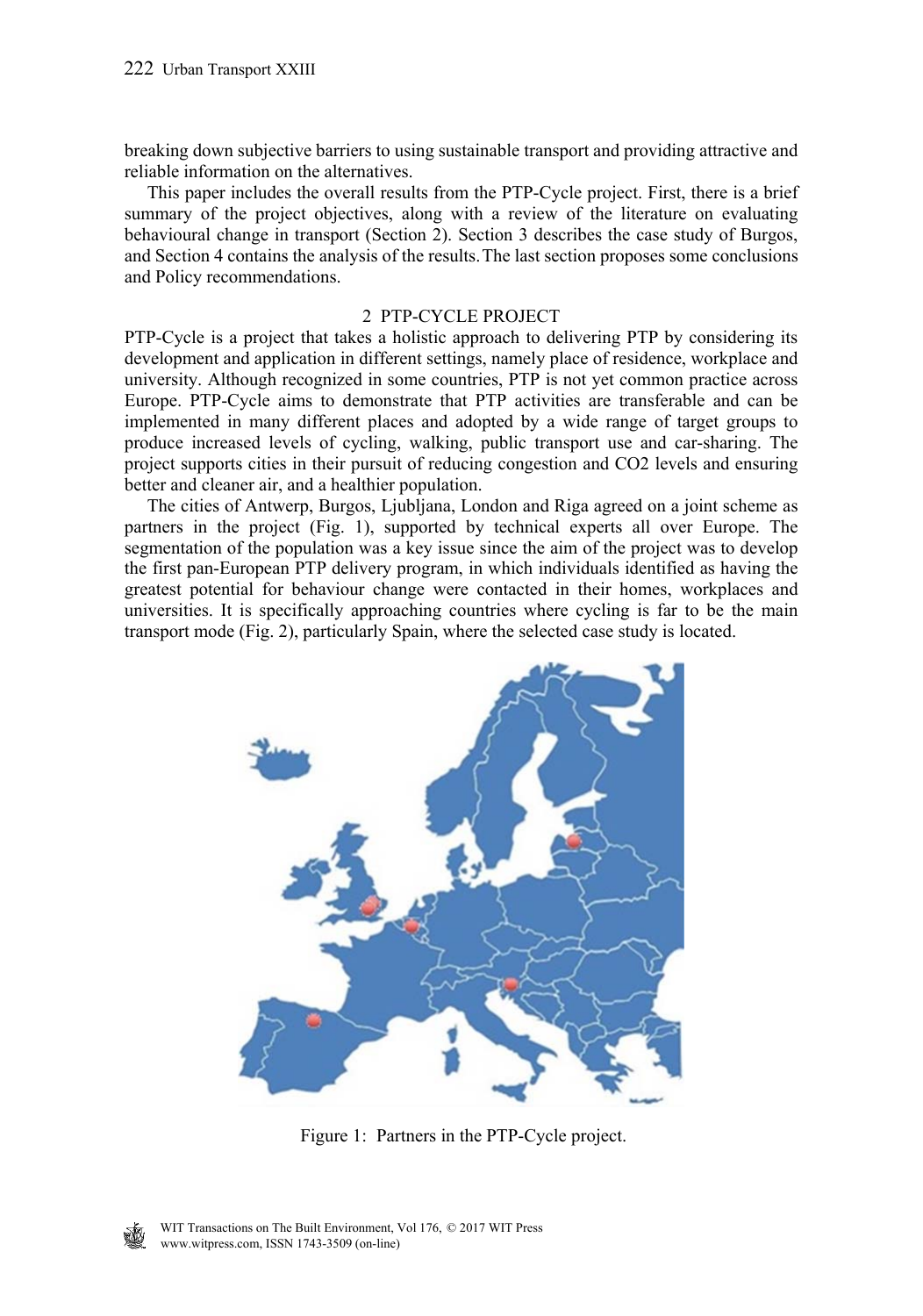

Figure 2: Cycling as main mode of transport in EU27 countries in 2013 [% of population].

 Volunteers received information, advice and motivations tailored to their needs in order to convince them and help change their travel behaviour. The project was co-funded by the Intelligent Energy-Europe Program granted by the Executive Agency for Small and Medium-sized Enterprises (EASME).

 Although the case study in this paper refers to the city of Burgos and its results, it is important to highlight that the main outcomes within the process of obtaining the final evaluation results of the project after one year were as follows [8]:

- Reduction in fuel consumption by cars: 401,000 liters;
- Decrease in car traveling: 7,931,000 km;
- Reduction in  $CO<sub>2</sub>$  emissions: 1,031 t;
- Reduction external costs for traffic noise in each city:  $\epsilon$ 13,500;
- Reduction in absenteeism: 2.2 sick days per person.

In short, the aim of the project was to prove that as a mechanism for behavioural change, PTP was transferable across a number sites and audiences, to many different countries, and is a cost-effective way of reducing greenhouse gas emissions and urban congestion whilst improving health and economic development, fully in line with the world sustainability goals.

# 3 EVALUATING BEHAVIORAL CHANGE IN TRANSPORT

The PTP approach is a travel advice conversation with people within the intended target audience to motivate them to rethink their day-to-day travel choices. This can take place in a range of settings including homes (on the doorstep), workplace, universities and schools, bus/rail stations, retail areas and at certain events. The conversation is basing on good-quality information on the options for using sustainable transport. PTP is not about changing anyone's lifestyle, it is rather about identifying small and relatively easy changes for people to adopt (at least at the outset), which can then collectively add up to a noticeable difference across the target audience.

 It is also about inspiring people to change their behaviour and maintain these changes, or to go even further.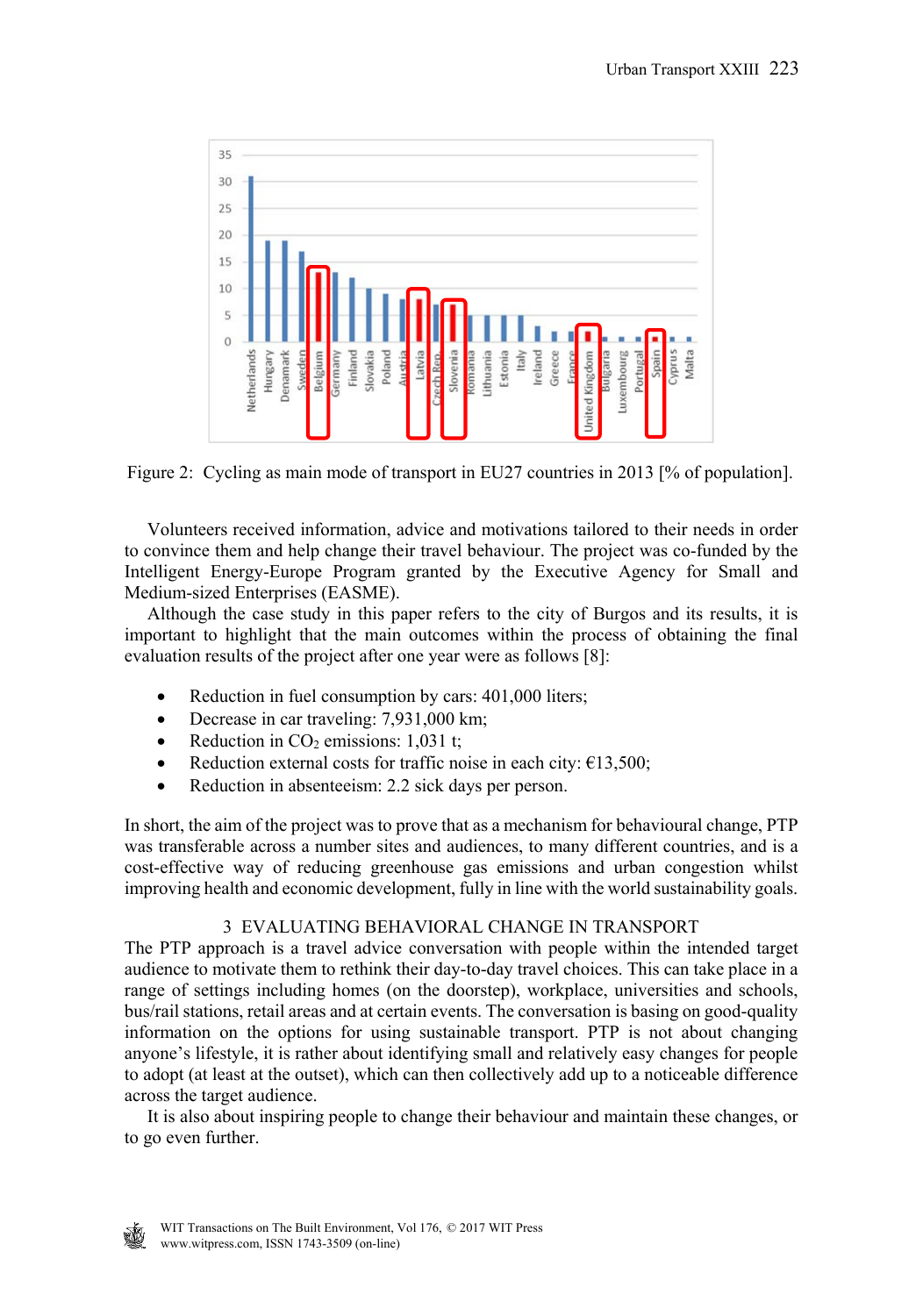

Figure 3: Stages of behaviour change.

 PTP relies on a basic premise, namely that transport users are generally rational decision makers, who have perfect knowledge and take decisions that maximize their utility [9]. However, a more proactive approach is required to help transport users to decide which alternative best suits them [10]. This approach, tested in several European and Australian cities through individualized marketing, leads to reductions of around 10% in private car use [11]. Based on Behaviour Change Theory, the stages in Fig. 3 are often used to gauge a person's level of responsiveness and what support they might need [12].

 One of the most effective attempt at achieving behaviour change in mobility was the TravelSmart project, which succeeded in reducing car travel by an average of 10.4 km per household per day, a decrease of 18% [13]. In Victoria (Australia), one person in four, who cycled to work for the first time (as part of an event) was still cycling five months after receiving transport advice to change their travel behaviour [14]. Avineri and Goodwin [15], suggested that PTP, in addition to workplace and school travel plans and general marketing campaigns, could reduce car use by 5–10% overall or 10–20% for specific types of journeys. However, PTP is not always individually applicable: when implemented in parallel with other "hard" measures, the effectiveness of "soft" measures may also increase [16].

 The present study aims to contribute by quantifying the impact of PTP on behavioural change in mobility by analysing the results of the PTP-Cycle project in the case study of Burgos. More specifically, this paper adds to the knowledge of delivering a PTP project in residential areas. To achieve these objectives, several door-to-door PTP entered in force for workers and students in Burgos from September 2014 to November 2015.

# 4 CASE STUDY IN BURGOS

Burgos is a medium-sized city of some 177,000 inhabitants with an area of 107 km<sup>2</sup>, located in the north of Spain. The city has about 30 urban bus lines, 9 metropolitan bus lines and a bicycle sharing system (Bicibur). Sustainable mobility is a key priority, and since 2005, the city has worked hard to increase the number of cyclists with new cycling facilities, a bicycle loan system and multiple marketing and dissemination activities.

 Walking and cycling can contribute significantly to sustainable transportation objectives, leading to healthier lifestyles and improving neighbourhoods, while substantially lowering traffic and pollution levels [17].

 The aim of the PTP-Cycle project is to advise citizens about sustainable options for travelling to work or study. Several survey waves starts in September 2014 and proceeded for more than one year.

#### 5 PTP-CYCLE PROJECT DELIVERY

The different phases of the PTP-Cycle project in Burgos are in synthesis in this chapter and more extensively in the PTP-Cycle Methodology Guide [18]. The following stages are the basis for the subsequent door-to-door engagement.

a) Choosing the target area. The objective is to maximize the reach of engagement and its respective impacts. This includes assessing the transportation options for traveling sustainably and identifying the information/services available to enhance it.

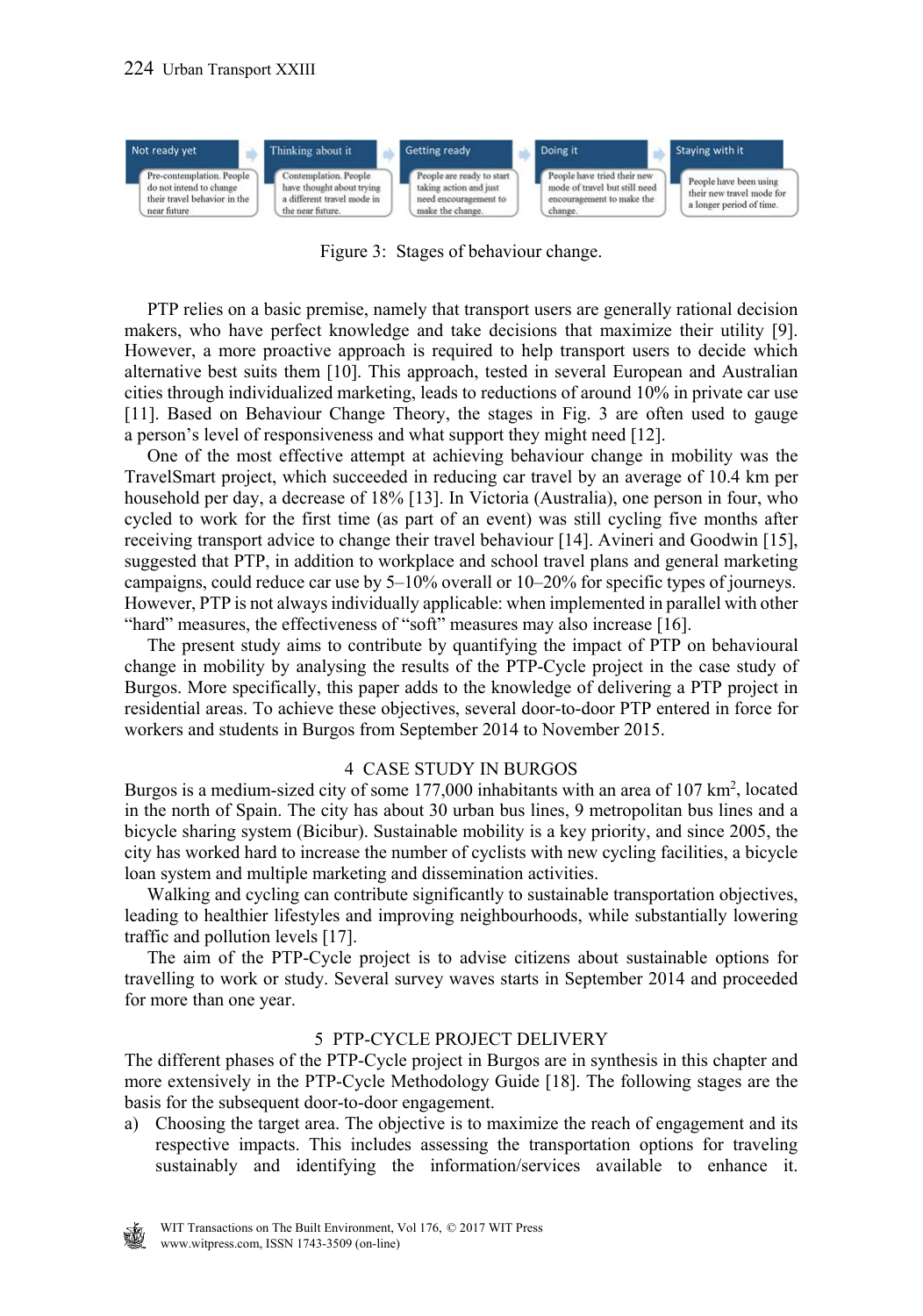The elements considered are landscape, infrastructures, resources, public transport, housing and culture, and information.

- b) Identifying the target audience. People will be more responsive depending on where they are on the behaviour change spectrum (Fig. 3). Project resources maximizes by targeting people with a greater propensity to change. This requires analysing the population to seek out high levels of car ownership, low levels of active travel, short car journeys and issues around poor air quality.
- c) Timing. The best time to hold travel advice conversations is from spring to autumn, when the weather is generally better.
- d) Awareness raising. This phase is necessary to prepare the target audience for engagement. Some ideas include branding and linking with existing schemes, posters and leaflets, TV, events and social media.
- e) Travel advice. PTP works by highlighting the positive effects of sustainable transport and making it 'normal', along with supporting and encouraging rather than asking individuals to change their behaviour. More information is in the PTP-Cycle Training Manual [19].
- f) Information pack. All the information provided should be personal and relevant, up-todate, clear and attractive.
- g) Evaluation of behaviour change. The aim is to demonstrate the effectiveness of behaviour change. More information is in the PTP-Cycle Monitoring and Evaluation Guide [20].

#### 6 DOOR-TO-DOOR ENGAGEMENT

The aim of the door-to-door engagement was to inform residents about the transport alternatives that best suited them. Sixteen travel advisors (TAs) took part in this task in several survey waves. Once the target audience was selected, the TAs contacted people who did not use a sustainable mode of transport (basically private car) to offer them customized origin-destination information for about 15 minutes, regarding bus, bicycle systems and private bicycle. The target audience is the result of the analysis of census datasets and workplace travel surveys to find people with a greater propensity to change. Information on age and distance to the city centre helps when forming the samples. The city of Burgos targeted over 10,000 households (attempted visits), contacted 7,800 (visited) and delivered (agreed to receive PTP) more than 5,000 PTPs throughout the duration of the project. Table 1 includes information on the date, number of respondents and a description of all the samples considered in the analysis, and differentiates two wider groups: residential, people who received PTP, and the control group, not interested in taking part, to test differences in behavioural change from the beginning and in the long term.

 2,960 households of workers and students were contacted first by knocking directly on the door. The TAs made three attempts at different times of day and if they were unsuccessful, they left a leaflet explaining they had tried to contact the resident and the nature of the project, and including a contact email and telephone number in case they were interested in meeting at some point. The TAs asked about the availability of private vehicles, their mobility to their place of work or study, frequency and distance, any seasonal mobility patterns, gender and age and, finally, an email for evaluation purposes. Although the surveys reached more than 2,000 emails, only 403 answered in the short term and 389 in the long term. Other tools were used in addition to email: Survey Monkey (50 persons) and phone (100 persons). People also received updates on the public system (bus, bike-sharing system) as they agreed to receive this type of communication when they gave their email.

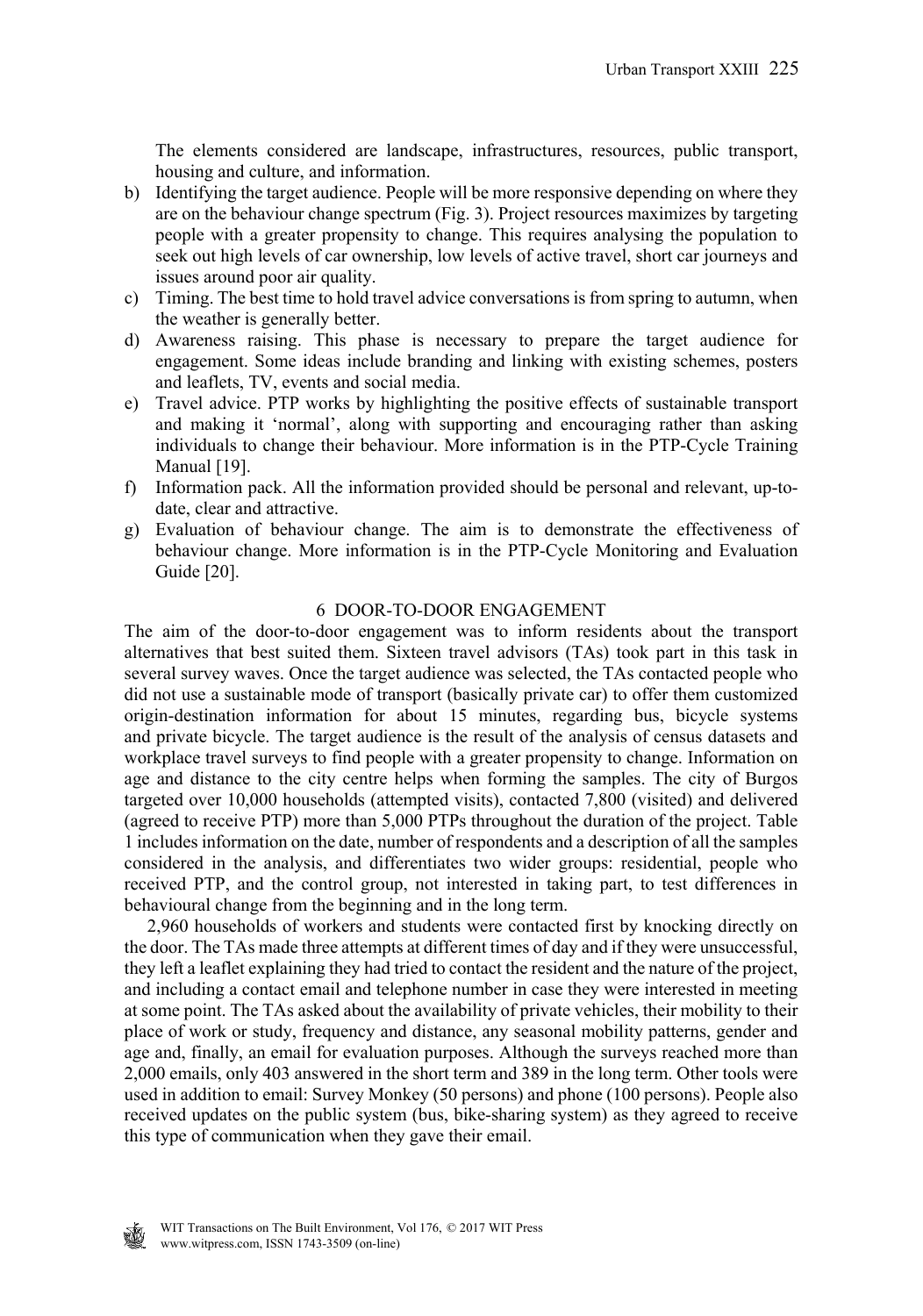| Sample<br>number | <b>Sample</b><br>Date                                            |                                   | Respondents-<br>Workers | Respondents-<br><b>Students</b> | <b>Total number</b><br>of respondents |  |
|------------------|------------------------------------------------------------------|-----------------------------------|-------------------------|---------------------------------|---------------------------------------|--|
| 1                | Residential                                                      | September<br>2014<br>October 2014 | 2,406                   | 554                             | 2,960                                 |  |
| $\overline{2}$   | November<br>$Residental -$<br>2014<br>Short term<br>January 2015 |                                   | 230                     | 173                             | 403                                   |  |
| 3                | September<br>$Residental -$<br>2015<br>Long term<br>October 2015 |                                   | 229                     | 160                             | 389                                   |  |
| $\overline{4}$   | Control group                                                    | September<br>2014                 | 205                     | 40                              | 245                                   |  |
| 5                | November<br>Control group<br>2015<br>$-Long$ term                |                                   | 204                     | 39                              | 243                                   |  |

Table 1: Samples in the PTP-Cycle project. Case study of Burgos.

 In parallel, 245 workers and students formed the control group, which did not receive any PTP advice. This group allows the comparison of differences in behavioural change in the short and long term, by answering about their travel patterns on their way to work or study. Samples were representative of the total population. The residential sample was composed of 44% male and 56% female respondents, with an average age of 48 years. The control group was 45% male and 55% female, with an average age of 47 years. The average distance to work and school or college is 3.3 and 2.7 km respectively.

# 7 ANALYSIS OF RESULTS

In the PTP conversation, the targeted individuals answered about their current behaviour for all trips and their obligatory mobility. Table 2 shows the number of trips per mode, person and week, and the standard deviation. Differences exist in the comparison of initial and final behaviours.

 The results from Table 2 reveal insignificant variations in behaviour between the control group (workers and students) in a yearlong period. However, positive differences are in the target population. This suggests that the PTP methodology was successful in achieving its objectives.

 The number of total trips by car as a passenger was significantly reduced (and even trips by motorbike) at the expense of an increase in the number of trips by bicycle, which almost doubled. Although the variation in the number of trips by car is not significant, there was also a reduction in the average value.

 The results varied slightly in the case of work trips compared to the previous case. The average number of trips by private motor vehicles (car as a driver and as a passenger, and motorbike) remained unchanged, and even increased in the short-term sample. This depends upon the fact that the short-term sample took place in winter, which affects people's travel behaviour [21]. However cycling trips increased even in winter and even more so over the whole year (by a factor of almost five), which is the most important achievement of the project. It is also noticeable that trips by public transport decreased significantly. The increase in cycling trips is explicable by this decline in public transport trips.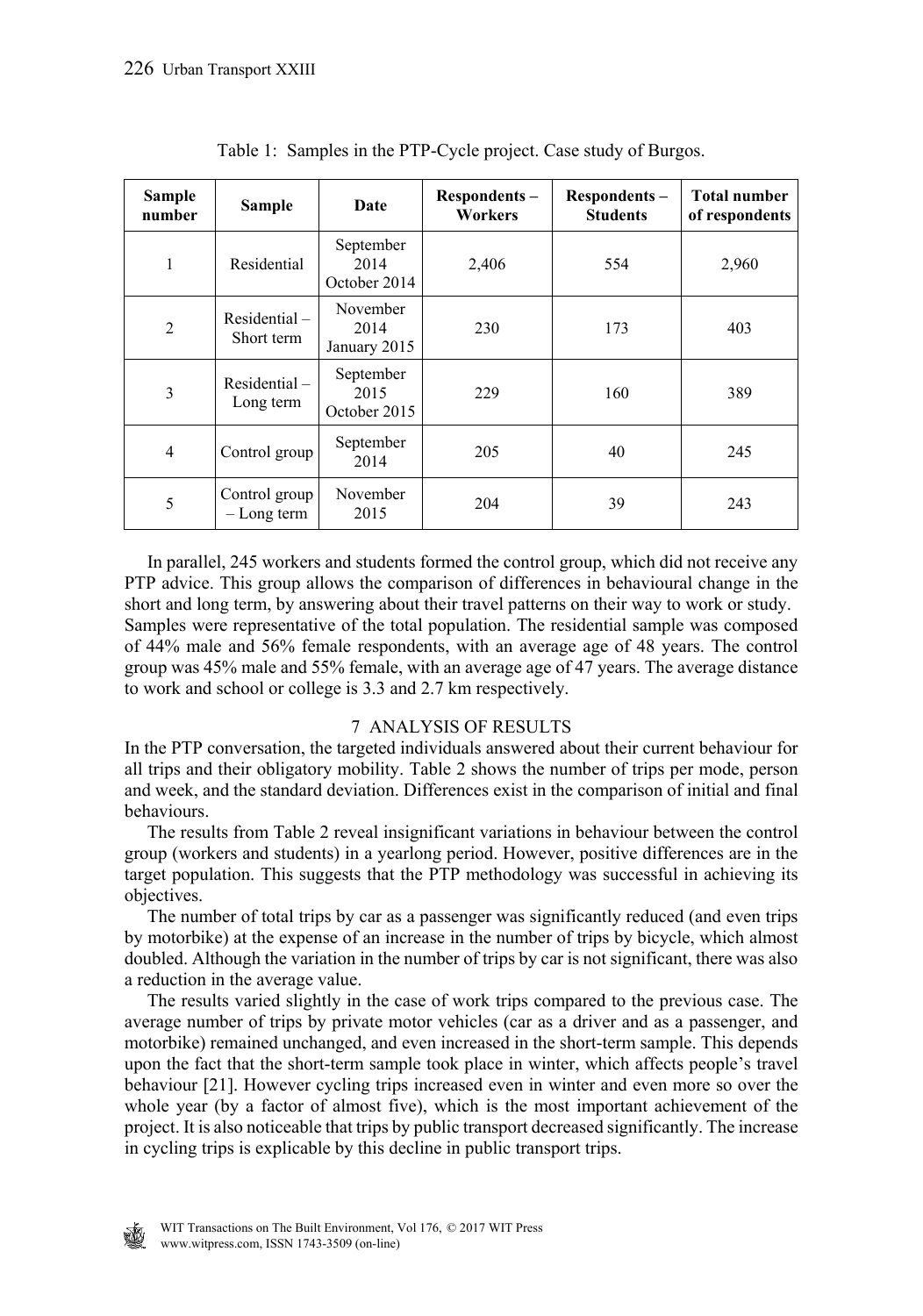|                  | <b>Walking</b> | Cycling                | Tram/<br>bus     | Motorbike       | Car<br>(passenger) | Car<br>(driver) |
|------------------|----------------|------------------------|------------------|-----------------|--------------------|-----------------|
| <b>All trips</b> |                |                        |                  |                 |                    |                 |
| Residential      | 3.38(1.87)     | 0.76(1.37)             | 1.52             | 0.06            | 0.47               | 2.41(2.25)      |
|                  |                |                        | (1.69)           | (0.54)          | (1.09)             |                 |
| Residential      | $3.40$ (1.86)  | 1.08                   | 1.56             | 0.08            | 0.59               | 2.33(2.16)      |
| - Short term     |                | $(1.67)$ **            | (1.72)           | (0.60)          | $(L.22)$ **        |                 |
| Residential      | 3.37(1.89)     | 1.36                   | 1.47             | $0.03~(0.36)^*$ | 0.38               | 2.28(2.16)      |
| - Long term      |                | $(1.80)$ <sup>**</sup> | (1.67)           |                 | $(1.06)^*$         |                 |
|                  |                |                        | <b>Employees</b> |                 |                    |                 |
| Residential      | 1.29(2.11)     | $0.34$ (1.18)          | 0.65             | 0.04            | 0.13               | 2.70(2.40)      |
|                  |                |                        | (1.60)           | (0.38)          | (0.73)             |                 |
| Residential      | 1.32(2.12)     | 0.55                   | 0.50             | 0.06            | 0.14               | 2.82(2.35)      |
| Short term       |                | $(1.47)$ **            | $(1.40)^*$       | (0.53)          | (0.72)             |                 |
| Residential      | 1.42(2.18)     | 1.51<br>$(2.09)$ **    | 0.45             | 0.04            | 0.13               | 2.64(2.38)      |
| - Long term      |                |                        | $(1.31)$ **      | (0.47)          | (0.70)             |                 |
| Control          | 1.32(2.11)     | 0.30(1.09)             | 0.80             | 0.01            | 0.06               | 2.65(2.38)      |
| group            |                |                        | (1.75)           | (0.07)          | (0.52)             |                 |
| Control          | 1.34(2.12)     | $0.35$ (1.15)          | 0.79             | 0.01            | 0.06               | 2.67(2.38)      |
| $group -$        |                |                        | (1.74)           | (0.07)          | (0.51)             |                 |
| long term        |                |                        |                  |                 |                    |                 |
| <b>Students</b>  |                |                        |                  |                 |                    |                 |
| Residential      | 2.14(2.43)     | $0.69$ (1.52)          | 1.20             | 0.02            | 0.18               | $0.74$ (1.64)   |
|                  |                |                        | (1.95)           | (0.31)          | (0.74)             |                 |
| Residential      | 2.57           | $0.75$ $(1.60)$        | 1.17             | 0.03            | 0.27               | $0.68$ $(1.56)$ |
| Short term       | $(2.42)$ **    |                        | (1.97)           | (0.23)          | (1.02)             |                 |
| Residential      | 2.58           | 1.15                   | 1.19             | 0.01            | 0.15               | 0.54            |
| - Long term      | $(2.39)$ **    | $(1.89)$ **            | (1.96)           | (0.21)          | (0.84)             | $(1.43)^{*}$    |
| Control          | 2.00(2.30)     | 0.59(1.51)             | 1.40             | 0.00            | 0.05               | $0.82$ (1.74)   |
| group            |                |                        | (2.09)           | (0.00)          | (0.22)             |                 |
| Control          | 2.05(2.30)     | 0.67 (1.61)            | 1.44             | 0.00            | 0.03               | $0.72$ $(1.62)$ |
| $group -$        |                |                        | (2.10)           |                 | (0.16)             |                 |
| long term        |                |                        |                  | (0.00)          |                    |                 |

Table 2: Trips per mode, person, week, and standard deviation.

*(\*) Significantly different from initial average results at 90% level.*

*(\*\*) Significantly different from initial average results at 95% level.*

 Students stand out as the group with the greatest propensity to change towards more sustainable behaviour. Walking and cycling significantly increased at the cost of a decrease in car trips as a driver. Trips by public transport, motorbike and car as a passenger did not vary. As noted by Balsas [22], college campuses are ideal places for communicating sustainability and for helping reshape society's transportation patterns.

 It would be interesting to calculate the modal split with the results of Table 1 to compare the groups. Table 3 shows the last modal split in Burgos (2012), and the modal split of workers and students for all trips, and for their obligatory mobility. Differences with the real modal split depends upon the absence of retired people and students from the sample. A slight

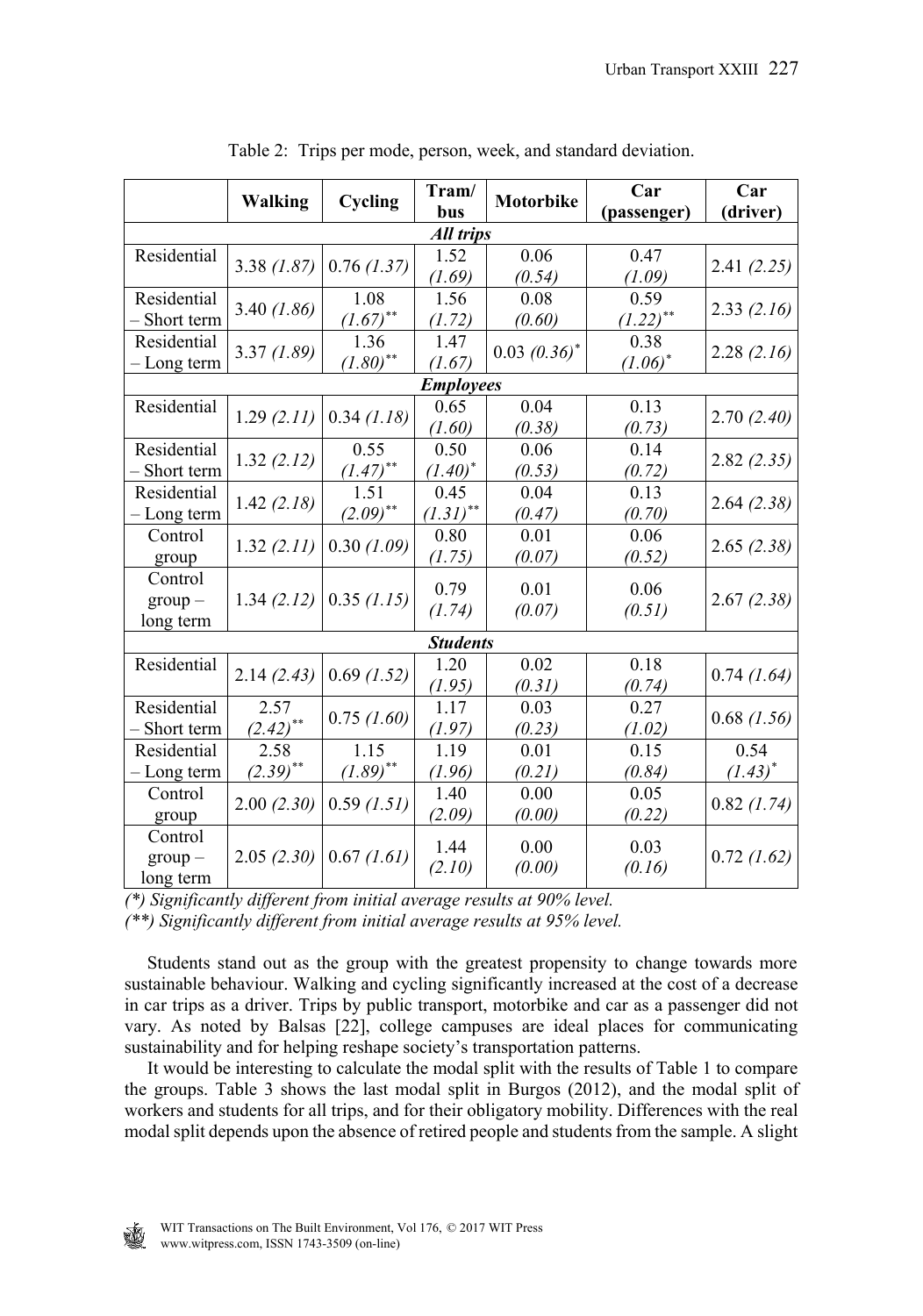|                                        | Walking | Cycling  | <b>Tram/bus</b> | <b>Motorbike</b> | Car    |
|----------------------------------------|---------|----------|-----------------|------------------|--------|
| Modal split (2012)                     | 46.60%  | 4.20%    | 21.00%          | 1.20%            | 27.00% |
|                                        |         |          |                 |                  |        |
| All trips - Residential                | 39.30%  | 8.84%    | 17.67%          | 0.70%            | 33.49% |
| All trips - Residential<br>long term   | 37.91%  | 15.30%   | 16.54%          | $0.33\%$         | 29.92% |
| Employees – Residential                | 25.05%  | $6.60\%$ | 12.62%          | 0.78%            | 54.95% |
| Employees - Residential<br>long term   | 22.94%  | 24.39%   | 7.28%           | 0.64%            | 44.75% |
| Employees – Control<br>group long term | 25.67%  | 6.70%    | 15.13%          | 0.19%            | 52.31% |
| Students - Residential                 | 43.06%  | 13.88%   | 24.14%          | 0.40%            | 18.51% |
| Students – Residential<br>long term    | 45.91%  | 20.46%   | 21.17%          | 0.18%            | 12.28% |
| Students – Control group<br>long term  | 41.75%  | 13.65%   | 29.33%          | $0.00\%$         | 15.27% |

Table 3: Modal split in each sample.

decrease appears in the use of the car in the control group, which received no PTP, and an increase in the use of public transport. This fact is to take into consideration when analysing each group.

 In all trips, workers and students cycled more often and slightly reduced their use of other modes (walking, public transport, motorbike and car). Workers travelled almost 20% more by bicycle, at the cost of a reduction in the percentage of walking and public transport, and, most importantly, trips by car, which fell by 10%. The results in Table 2 were not significant for cars, although there was a substantial difference in trips by car compared with the global modal split. This variation is also significant considering the changes in the control group.

Students showed a similar trend in terms of trips by car and public transport. However, the increase in the number of bicycle trips is less than for workers. Students preferred cycling, but also walking more often. This is the main difference between groups. Walking is not an alternative to sustainable travel when going to work, but it is when travelling to a place of study. We can therefore conclude that delivering PTP achieved effective results and significantly varied the existing modal split to make it more sustainable.

 One of the most important targets of the PTP-Cycle project is to maintain these variations in mobility behaviour over time. According to the respondents' statements, 34% said they intended to maintain their new behaviour.

 Moreover, PTP delivery helps disseminate information about how to travel sustainably. This may be unnecessary, considering the vast amount of information available on the internet. However, 85.6% of the respondents found the advice and materials useful, indicating that there is still much to do to bring the information to the attention of the public. These overall results, along with best practices and the experience acquired during the PTP delivery, point to a number of policy recommendations.

# 8 DISCUSSION AND CONCLUSIONS

Despite the fact that the energy sector is by far the largest source of air pollution emissions [23], the main environmental concern in cities comes from the transportation sector, since it is the fastest growing consumer of fossil fuels, and produces  $CO<sub>2</sub>$  and air pollutant emissions. In Europe alone, urban mobility accounts for  $40\%$  of all  $CO<sub>2</sub>$  emissions and up to 70% of other pollutants from road transport [24]; according to the UITP [25], 23% of greenhouse gas

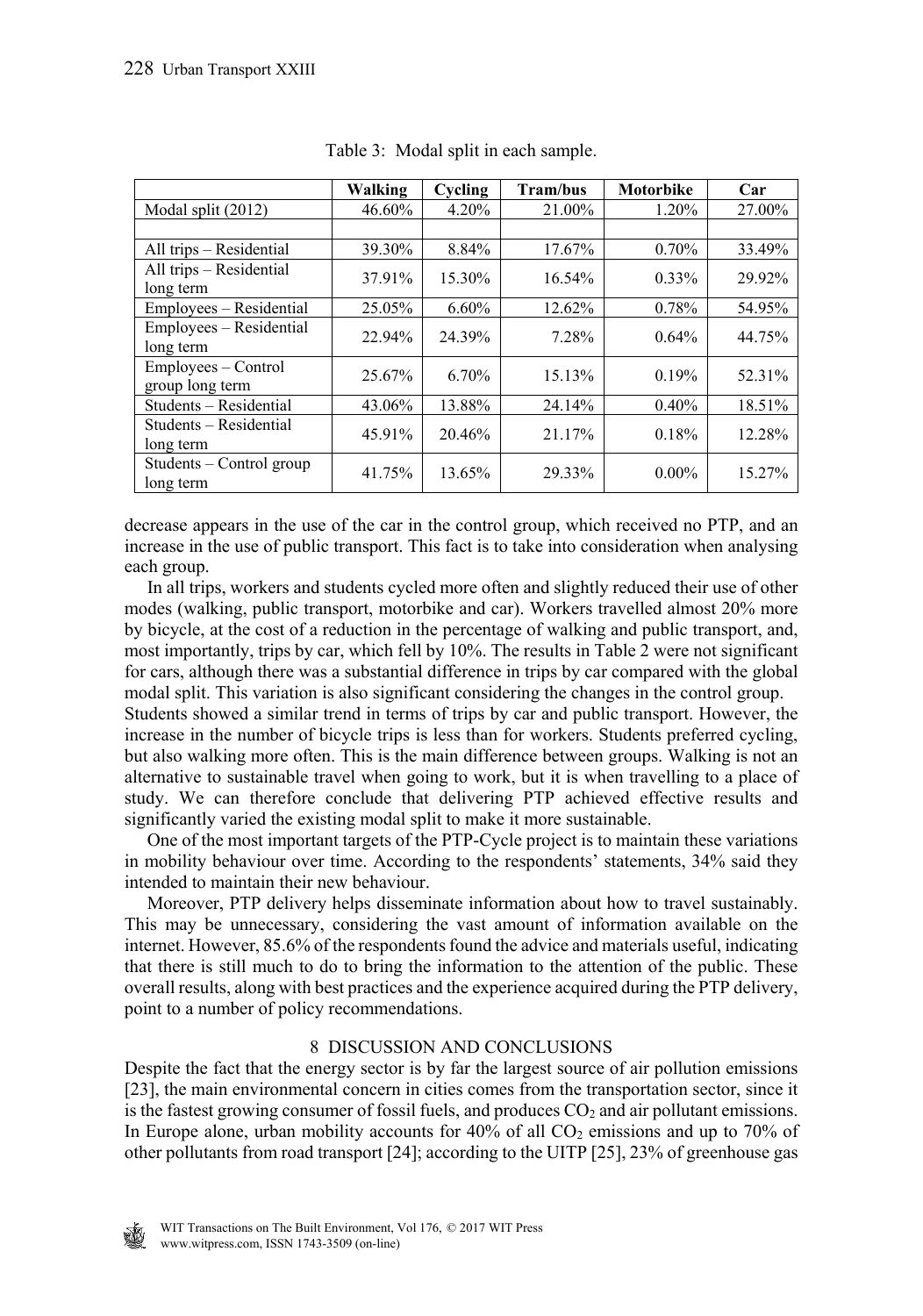emissions worldwide are attributable to transport, and urban land transport emissions are set to double by 2050. To paraphrase May [26], these figures amply demonstrate that it is not only European urban transport policies that are currently far from sustainable.

 This paper provides evidence of the advantages of delivering a PTP project in a medium-sized city to look for benefits such as lower fuel consumption and emissions, reductions in car running and traffic noise and drop in absenteeism. Although PTP is not yet common practice across Europe, it is an efficient tool for achieving more sustainable cities: its effects vary when applied to different groups (workers and students).

 After receiving PTP, workers cycled more, albeit, normally, by decreasing trips in public transport. This is not a desirable effect, as while this is certainly a sustainable change. On the contrary, the use of the car, which is the main target for decrease, remains unchanged. Students have greater potential to change their behaviour sustainably. The number of trips per week by car as a lone driver decreases in favour of more frequent walking and cycling. Students are thus the group that experiences the greatest sustainability benefits.

 The respondents said they cycled more often for all trips, but the use of all other modes of transport remained unchanged from the beginning of the evaluation. In any case, the project produced a greater use of private bicycles. The control group behaviour confirmed the results, which highlighted no significant differences in this group in the study period.

 The PTP technique also proved to be an essential tool for the rapid conversion of the modal split of the target population. It serves as a soft measure whose application can contribute to solve mobility issues in the short term (one year). In our case study, the percentage of trips by car was almost 10% less, giving an idea of the potential of this tool.

 Additional activities can raise the awareness among members of the community, who are not in principle involved: e.g. local events, such as fairs and neighbourhood festivities provide an opportunity for transport advisors to contact residents directly in a more successful manner than engaging with them on their doorstep or by telephone.

 Finally, as future work it would also be worthwhile to deliver PTPs in rural areas, where the balance in the modal split tends more relevantly towards private motorized vehicles.

#### ACKNOWLEDGEMENTS

This research was possible thanks to the Project PTP-Cycle, IEE/12/803/SI2.644756. The authors also acknowledge the collaboration of the TAs, especially Ms. Vanesa Corral and Ms. Soraya García, who conducted the subsequent surveys by phone, email and Survey Monkey and processed the data.

#### REFERENCES

- [1] International Energy Agency, Transport Energy and CO2: Moving towards sustainability
- [2] Van Essen, H. & Van Grinsven, A., Interaction of GHG policy for transport with congestion and accessibility policies, Task 11 ad-hoc paper 1 produced as part of a contract between European Commission Directorate-General Climate Action and AEA Technology plc, 2012.
- [3] Christidis, P. & Ibáñez, J.N., Measuring road congestion, JRC Scientific and Policy Reports, European Commission, 2012.
- [4] Skinner, I., & Van Essen, H., Smokers, R. & Hill, N., Towards the decarbonisation of EU's transport sector by 2050 - Final report produced under the contract ENV.C.3/SER/2008/0053 between European Commission Directorate-General Environment and AEA Technology plc, 2010.